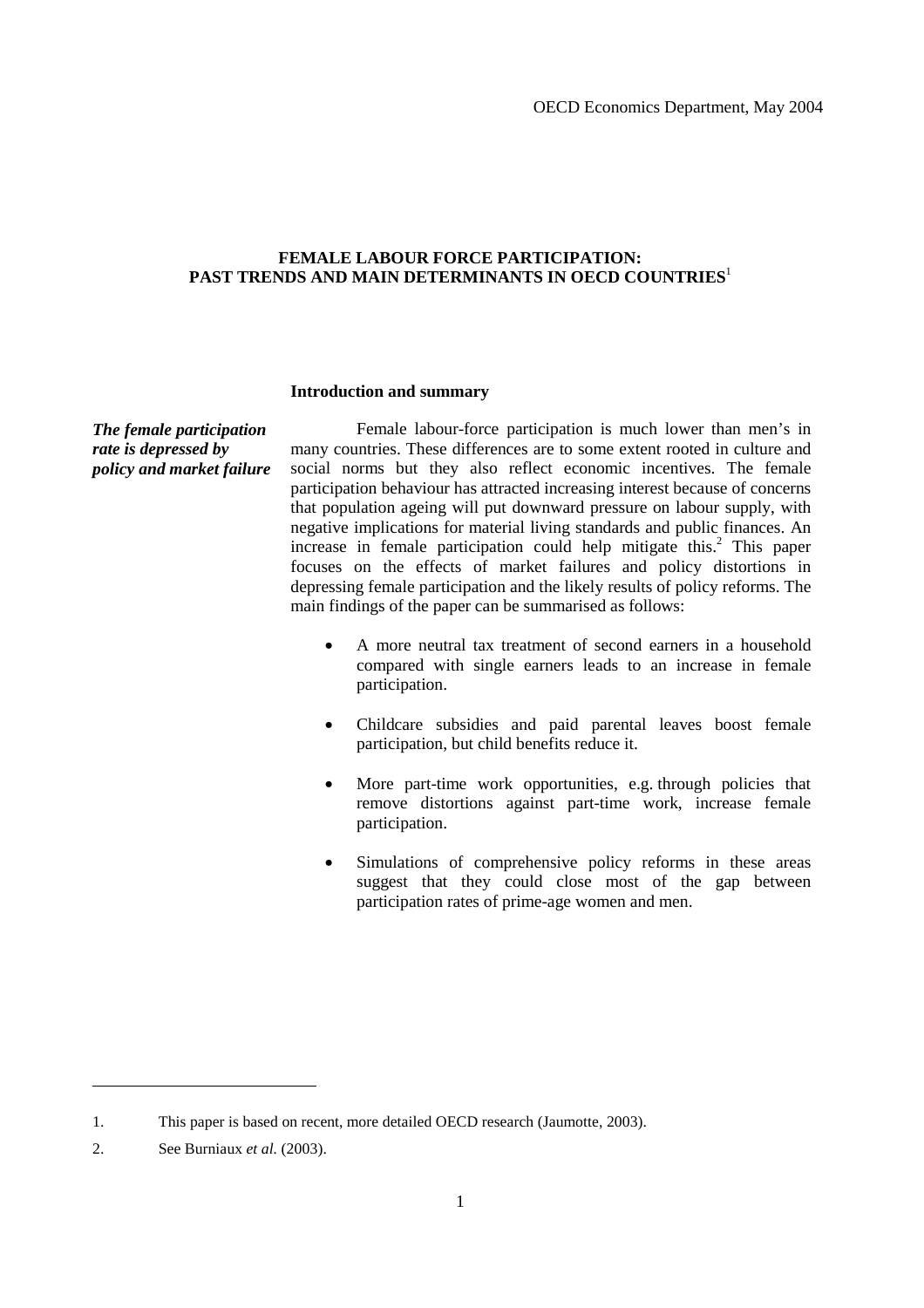### **Trends in female participation**

*Large cross-country differences persist*  Over the past few decades, the labour force participation of women has increased strongly in most OECD countries. This process started earlier in some countries (*e.g.* the Nordic countries and the United States). More recently the increases have been greatest in countries where female participation was particularly low. This development has narrowed cross-country differences somewhat, but they still remain large (Figure 1). The participation rates of prime-age women (aged 25-54) range from about 60 per cent (or below) in Korea, Mexico, Turkey and Southern European countries (with the exception of Portugal) to well above 80 per cent in the Nordic countries and some Central European countries.

#### Figure 1. **The labour force participation of women has strongly increased**

Labour force participation rates of prime-age women (aged 25-54)



1. 1983 for Greece and Luxembourg, 1986 for New Zealand, 1988 for Turkey, 1991 for Switzerland, Iceland, and Mexico, 1992 for Hungary and Poland, 1993 for the Czech Republic, 1994 for Austria and the Slovak Republic.

Source: OECD Labour Market Statistics.

# *Actual participation rates are below desired levels*

<u>.</u>

 Preferences for female labour force participation are high in most countries. Indeed, surveys suggest that actual participation rates are below desired levels.<sup>3</sup> A survey carried out in EU countries in 1998 examined the preferences of couples with small children and found that only one in ten couples preferred the traditional male-only breadwinner model, while it actually applied to four in ten couples. The European Labour Force Survey, which covers all women irrespective of their marital status and number of

<sup>3.</sup> See Jaumotte (2003) for further references on these surveys.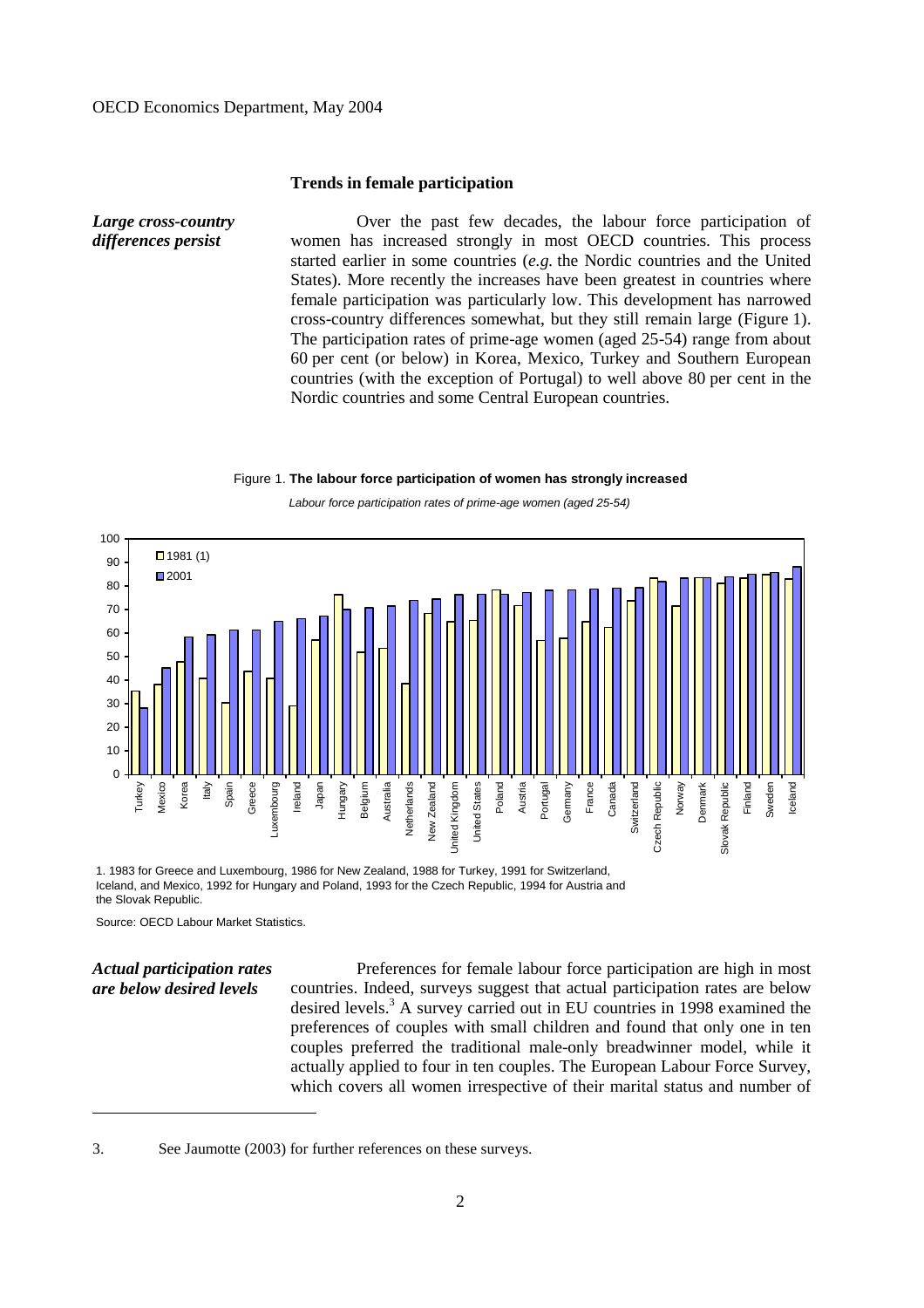children, estimates that the percentage of inactive women who would like to work is, on average, 12 per cent in the 19 covered countries. This may be an underestimate since in responding to such questions, people may not take into account that policies may be changed. Finally, another international survey, which is more dated (carried out in 1994) but has a wider country coverage, suggests that the traditional male-breadwinner model is the preferred model only in Central European countries (Czech Republic, Hungary and Poland).

# *The share of part-time in female employment varies across countries*

 There are large differences across countries in the share of parttime in female employment. On average in the OECD, about one-quarter of female workers at age 25-54 have part-time jobs. Countries where this share is higher include most Northern European countries (outside of the mainland Nordics) and Pacific countries (Australia, Japan, New Zealand). On the other hand, the prevalence of part-time is relatively low in Central Europe, most mainland Nordic countries, Southern Europe, and the United States. While average proportions of part-time work barely changed over the past two decades, it declined significantly in Scandinavian countries (as women moved to full-time jobs), and most English-speaking countries, and increased in some other European countries and Japan (Figure 2).

#### Figure 2. **About one-quarter of female workers have a part-time job**



Proportion of employed women aged 25-54 who are in part-time jobs<sup>1</sup>

1. Part-time employment refers to persons who usually work less than 30 hours per week

in their main job. Data include only persons declaring usual hours.

For Australia, part-time data are based on actual hours worked, and include hours worked at all jobs. For Japan, part-time data are based on actual hours worked and defined as less than 35 hours per week. For the USA, the share of part-time in employment is for wage and salary workers only.

Sources: OECD Labour Market Statistics.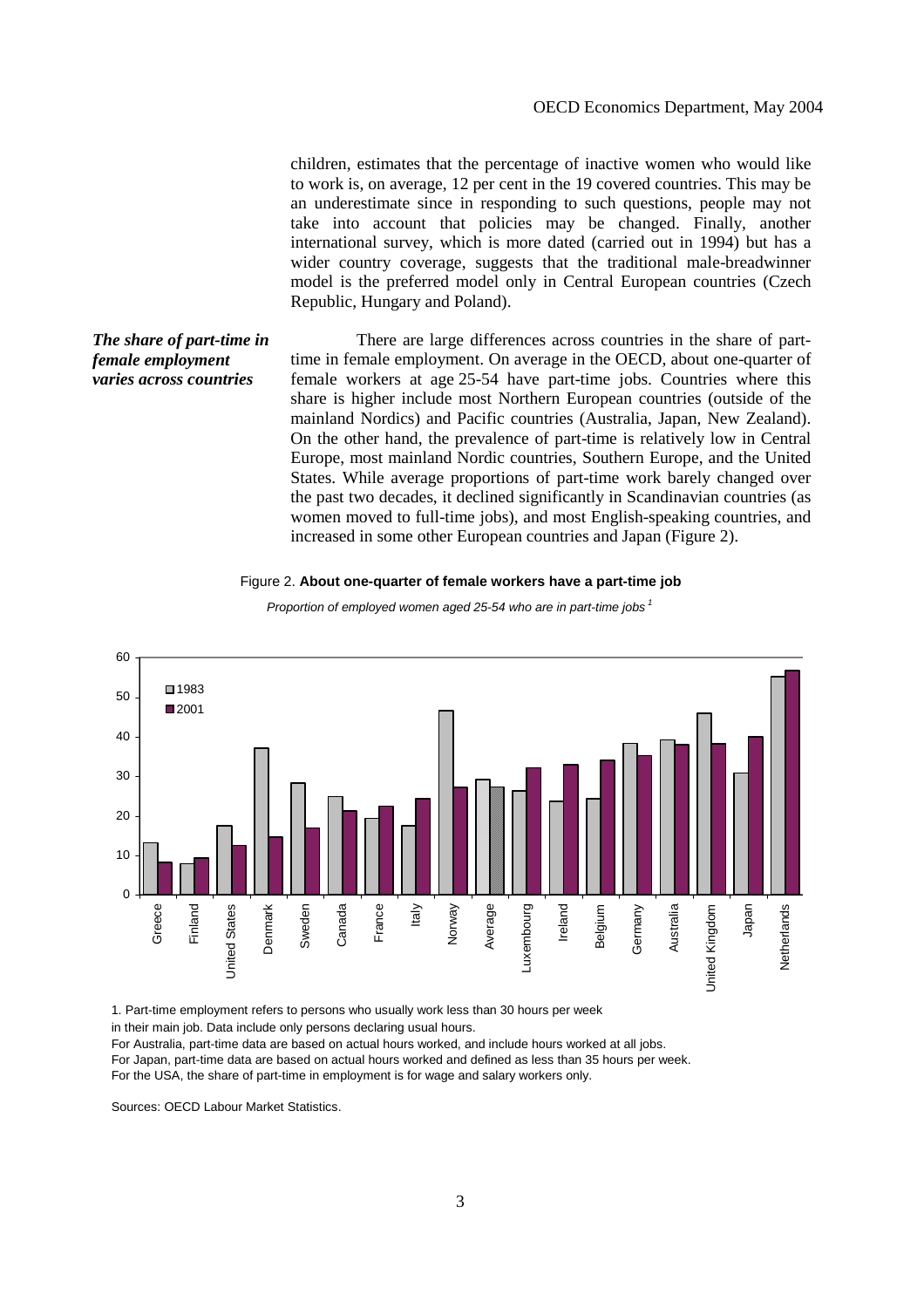<u>.</u>

### **Policies affecting female labour force participation**

 The labour force participation of women remains determined to a large extent by the level of female education, overall labour market conditions and cultural attitudes. However, new OECD evidence confirms that policies, other than those affecting the factors listed in the previous sentence, also contribute to explaining the different performances of countries (see Box 1). These include policies promoting the flexibility of working-time arrangements, the system of family taxation, and the support to families in the form of childcare subsidies, child benefits, and paid parental leaves.

### **Box 1. Empirical analysis**

The empirical analysis investigates the determinants of prime-age female participation based on panel data regressions for 17 OECD countries over the period 1985-1999. The potential determinants include measures of the flexibility of working-time arrangements, the taxation of second earners, childcare subsidies, child benefits, and paid parental leaves. Other potential determinants of the rate of female participation, such as the level of female education, the proportion of married women, the number of children, and overall labour market conditions are controlled for. Finally, country-specific effects are allowed to capture differences across countries in cultural attitudes and institutions. The model is further refined to allow a different impact of the explanatory variables on full-time and part-time participation. The text builds on the significant results of this analysis. See Jaumotte (2003) for further details.

### *Flexibility of working-time arrangements*

| Part-time employment as<br>a way to reconcile work<br>and family  | Flexible working-time arrangements and in particular the<br>possibility to work part-time help women to combine market work with<br>traditional family responsibilities. According to the 2001 European Labour<br>Force Survey, more than 40 per cent of female part-timers in Austria,<br>Germany, Switzerland and the United Kingdom work part-time because<br>they have to look after children or adults (such as elderly family members).<br>The possibility to find a part-time job can thus be crucial to the labour-force<br>participation of these women, particularly when family responsibilities can<br>not be discharged in another way. <sup>4</sup> |
|-------------------------------------------------------------------|-------------------------------------------------------------------------------------------------------------------------------------------------------------------------------------------------------------------------------------------------------------------------------------------------------------------------------------------------------------------------------------------------------------------------------------------------------------------------------------------------------------------------------------------------------------------------------------------------------------------------------------------------------------------|
| <b>But preferences for part-</b><br>time vary across<br>countries | However preferences for part-time work appear to differ much<br>across countries. According to the previously mentioned EU survey, which<br>examined the preferences of couples with small children, part-time is the<br>most frequently preferred working arrangement for women in Germany,<br>Ireland, the Netherlands, and the United Kingdom. On the other hand, full-                                                                                                                                                                                                                                                                                        |

time female participation is preferred in some Nordic countries (Finland,

<sup>4.</sup> Even in the Netherlands, where part-time working is fairly common, the flexibility of working hours appears to be low and women who want to reduce substantially their working hours have a higher propensity to leave the labour market (Euwals, 2001).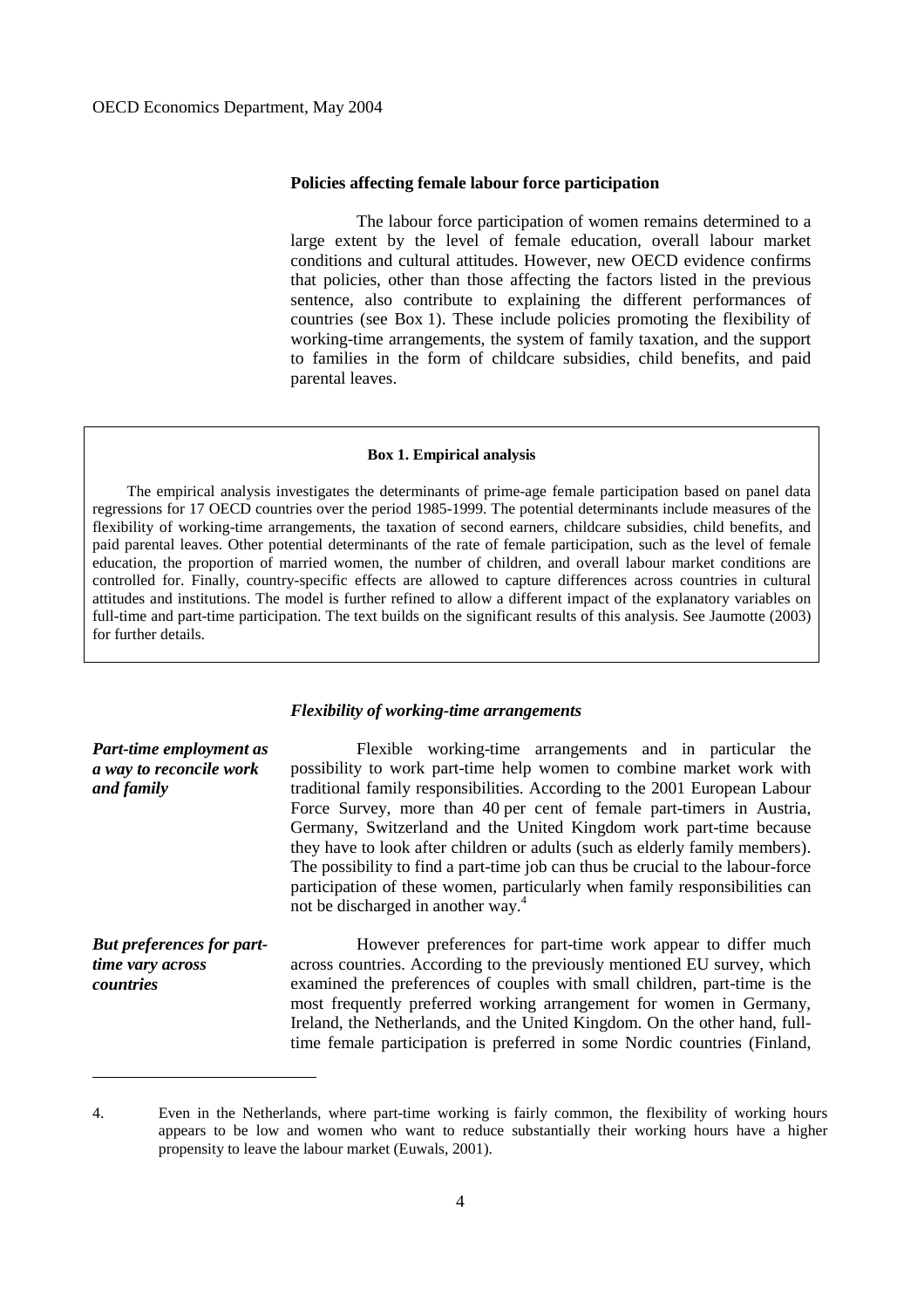Sweden), Southern Europe, and Belgium and France.<sup>5</sup> Across countries, there is a broad correspondence between preferences for part-time and the actual share of part-time in employment.

 Overall, recent OECD research found that countries with a higher share of part-time in female employment tend to have higher female participation, after controlling for other factors. Thus policies that remove distortions against part-time work will lead to an increase in female participation, though the magnitude of this effect is likely to depend on the extent to which women have a preference for such work.

 The OECD evidence also suggests that more part-time opportunities may arise when employers attempt to avoid restrictive employment protection legislation by resorting to part-time work which is often exempted from such legislation. However, a downside of this type of part-time work is that it creates segmented labour markets. Similarly parttime jobs characterised by poor wages and benefits, asocial or excessively flexible hours, low job tenure, absence of training, or few prospects of promotion tend to marginalise women in the labour market.*<sup>6</sup>* Some countries have attempted to solve this problem by giving parents greater rights to change hours (including the right to work part-time but also to resume their full-time job). Other countries have helped women turn to fulltime jobs with more prospects, for example, through more generous family support (see below).

### *Family taxation*

*Taxation influences the choice between home production and market work* 

<u>.</u>

*Flexible working-time arrangements stimulate female participation* 

*However, it is important to keep an homogeneous* 

*labour market* 

 Taxation influences work incentives in general, but may have a particularly strong impact on the decision of married women to work. This is because typically their choice is not only between leisure and market work, but between home production (and leisure) and market work. Indeed, traditionally home production has been regarded as a closer alternative to market production for women than for men. This makes the (market) labour supply of married women more sensitive to the changes in the net wage. An argument could even be made for taxing married women less than men and single women, because the distorting effects of taxes on their labour supply are larger.<sup>7</sup> However, this would conflict with the principle of equal taxation for equal income.

- 6. Note that this does not necessarily imply that part-time work is second best. Making such a case would require assessing the consumption and production benefits of parental care.
- 7. Boskin and Sheshinski (1983).

<sup>5.</sup> The high preferences for full-time participation of women in Nordic countries may reflect the fact that childcare is more readily available in these countries. In Southern Europe, on the other hand, these preferences may arise from cultural attitudes towards the role of women, implying an all or nothing choice with respect to the participation of women.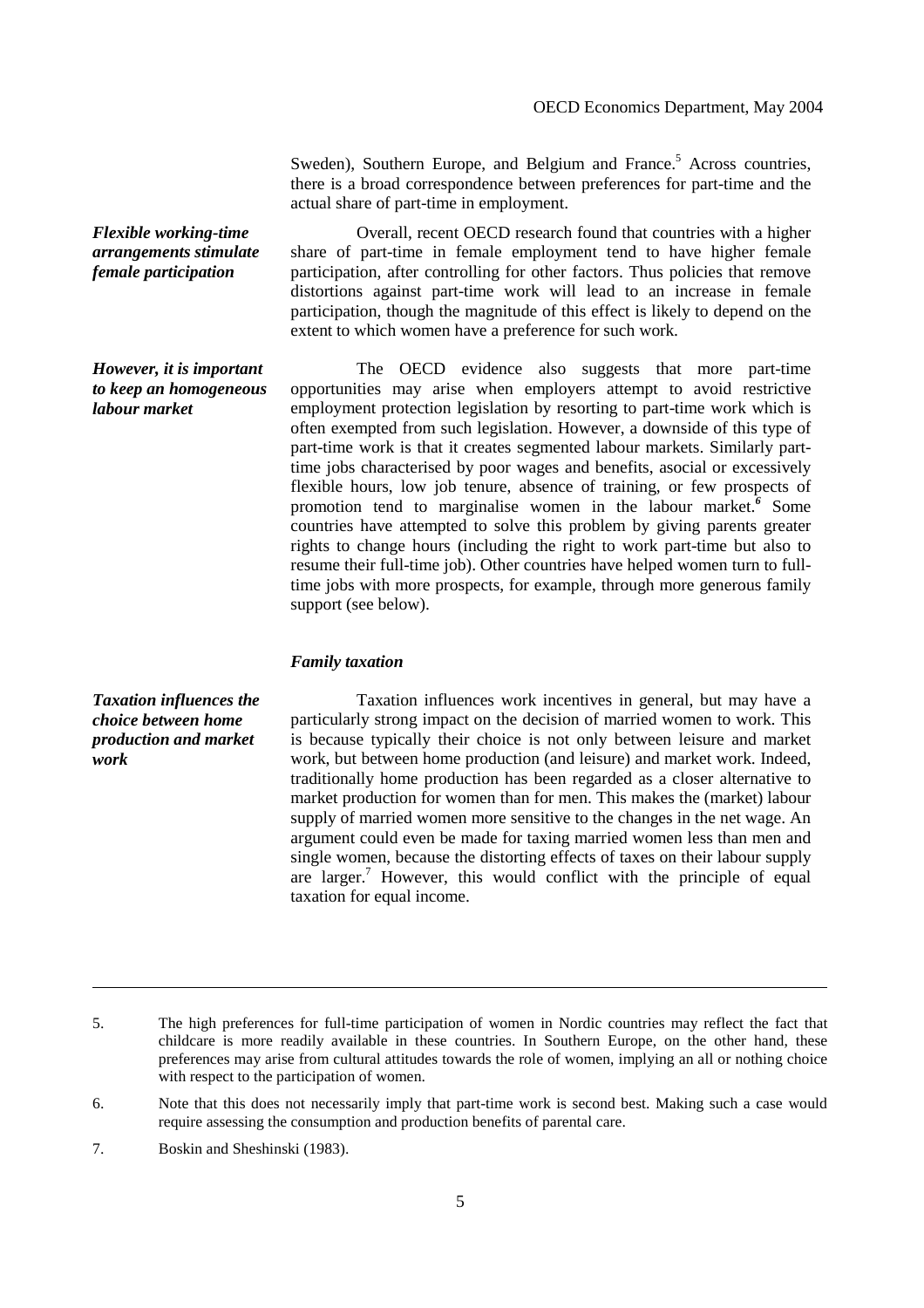|                      | Women earning 67 per cent of APW, 2001 |        |                               | Women earning 100 per cent of APW, 2000 |           |                               | Type of taxation<br>system, 1999 <sup>2</sup> |
|----------------------|----------------------------------------|--------|-------------------------------|-----------------------------------------|-----------|-------------------------------|-----------------------------------------------|
|                      | Second<br>earner                       | Single | Ratio second<br>earner/single | Second earner                           | Single    | Ratio second<br>earner/single |                                               |
| Australia            | 27                                     | 19     | 1.4                           | 32                                      | 23        | 1.4                           | Separate                                      |
| Austria              | 25                                     | 22     | 1.1                           | 29                                      | 28        | 1.1                           | Separate                                      |
| Belgium              | 51                                     | 34     | 1.5                           | 53                                      | 42        | 1.3                           | Separate                                      |
| Canada               | 32                                     | 21     | 1.5                           | 36                                      | 27        | 1.4                           | Separate                                      |
| Czech Republic       | 40                                     | 21     | 1.9                           | 39                                      | 23        | 1.7                           | Separate                                      |
| Denmark              | 50                                     | 41     | 1.2                           | 51                                      | 44        | 1.2                           | Separate                                      |
| Finland              | 26                                     | 26     | 1.0                           | 34                                      | 34        | 1.0                           | Separate                                      |
| France               | 26                                     | 21     | 1.2                           | 26                                      | 27        | 1.0                           | Joint                                         |
| Germany              | 50                                     | 34     | 1.5                           | 53                                      | 42        | 1.3                           | Joint                                         |
| Greece               | 16                                     | 16     | 1.0                           | 18                                      | 18        | 1.0                           | Separate                                      |
| Hungary              | 29                                     | 29     | 1.0                           |                                         | $\ddotsc$ |                               | Separate                                      |
| Iceland              | 42                                     | 15     | 2.8                           | 42                                      | 21        | 2.0                           | Separate                                      |
| Ireland              | 24                                     | 10     | 2.3                           | 31                                      | 20        | 1.5                           | Optional/Joint                                |
| Italy                | 38                                     | 24     | 1.6                           | 39                                      | 29        | 1.4                           | Separate                                      |
| Japan                | 18                                     | 15     | 1.2                           | 18                                      | 16        | 1.1                           | Separate                                      |
| Korea                | 8                                      | 8      | 1.1                           | 10                                      | 9         | 1.0                           | Separate                                      |
| Luxembourg           | 20                                     | 19     | 1.0                           | 28                                      | 27        | 1.1                           | Joint                                         |
| Mexico               | $-4$                                   | $-4$   | 1.0                           | 3                                       | 3         | 1.0                           | Separate                                      |
| Netherlands          | 33                                     | 27     | 1.2                           | 41                                      | 36        | 1.1                           | Separate                                      |
| New Zealand          | 23                                     | 19     | 1.2                           | 23                                      | 19        | 1.2                           | Separate                                      |
| Norway               | 30                                     | 26     | 1.2                           | 32                                      | 29        | 1.1                           | Optional                                      |
| Poland               | 39                                     | 30     | 1.3                           | 37                                      | 31        | 1.2                           | Optional                                      |
| Portugal             | 17                                     | 13     | 1.3                           | 20                                      | 18        | 1.1                           | Joint                                         |
| Slovak Republic      | 27                                     | 18     | 1.5                           | 35                                      | 20        | 1.7                           | n.a.                                          |
| Spain                | 21                                     | 13     | 1.6                           | 23                                      | 18        | 1.3                           | Separate/Joint                                |
| Sweden               | 30                                     | 30     | 1.0                           | 28                                      | 33        | 0.9                           | Separate                                      |
| Switzerland          | 24                                     | 19     | 1.3                           | 26                                      | 21        | 1.2                           | Joint                                         |
| Turkey               | 29                                     | 29     | 1.0                           | 29                                      | 29        | 1.0                           | Separate/Joint                                |
| United Kingdom       | 24                                     | 19     | 1.3                           | 26                                      | 24        | 1.1                           | Separate                                      |
| <b>United States</b> | 29                                     | 22     | 1.3                           | 30                                      | 26        | 1.2                           | Optional/Joint                                |
| Unweighted average   | 28                                     | 21     | 1.4                           | 31                                      | 25        | 1.2                           |                                               |

|  |  | <code>Table 1.</code> Comparison of tax rates of single persons and second earners, 2000-2001 $^{\rm 1}$ |  |  |
|--|--|----------------------------------------------------------------------------------------------------------|--|--|
|  |  |                                                                                                          |  |  |

1. The relevant "marginal" tax rate for a married woman's decision to participate or not in the labour market is the average tax rate on the second earner's earnings, defined as the proportion of these earnings that goes into paying increased household taxes. The husband is assumed to earn 100 percent of Average Production Worker earnings (APW) and the couple is assumed to have two children. This tax rate is compared to the average tax rate for a single individual with same gross earnings as the second earner. The tax rates include employee's social security contributions and are net of universal

cash benefits. But they do not include employer's social security contributions, indirect taxes, nor meanstested benefits (except some child benefits that do vary with income).

2. For detailed country notes, see Jaumotte (2003).

Source: OECD database "Taxing Wages"; OECD Tax Models; OECD (2001).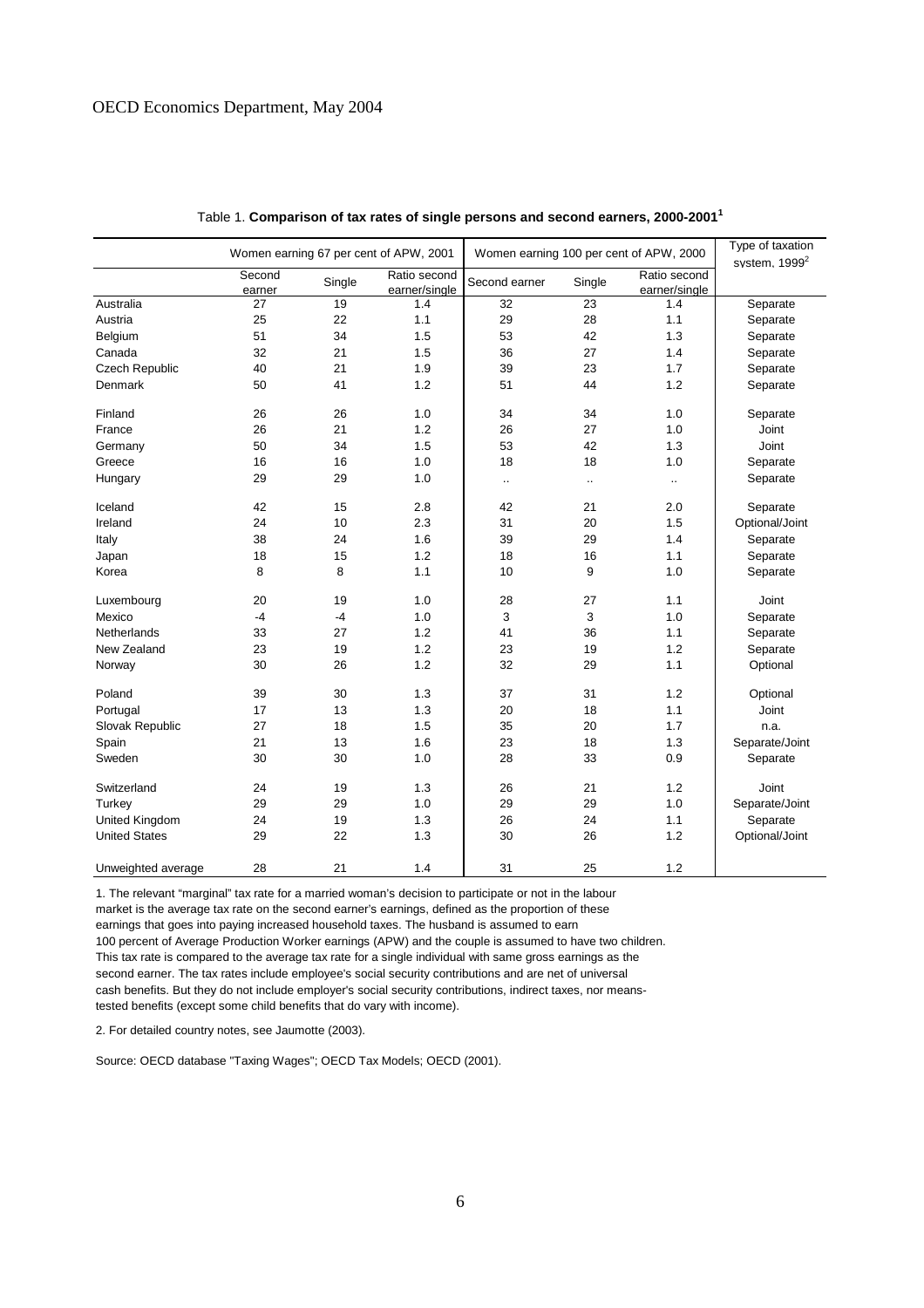### *Married women remain more taxed than men and single women*

 In contrast with the theory, married women are effectively taxed more heavily than single individuals in most OECD countries, providing scope for a move to neutrality (Table 1). Only in a few countries (Finland, Greece, Hungary, Mexico, Sweden, and Turkey) are second earners and single individuals taxed equally. In some countries the difference in taxation is bigger for lower income earners. The high taxation of married women was traditionally explained by the system of joint household taxation, in which the income of the second earner is subject to higher tax rates because it is pooled with the first-earner's income. While most OECD countries applied joint taxation of couples at the beginning of the 1970s, almost all countries now have separate taxation or at least offer the option of separate taxation for couples. The fact that married women remain more heavily taxed despite the move towards separate taxation results from the dependent spouse allowance which still exists in most systems and which is lost if both spouses work, and from the introduction in some countries of a number of family-based tax measures. Over the past two decades, relative tax rates of second earners declined in mainland Nordic countries and the United States, while they increased significantly in some Western European countries and Canada. Mainland Nordic countries, Austria, France, and the United Kingdom have a relatively favourable tax treatment of second earners.

 Another dimension of the tax influence on female participation is the tax incentive to split income – and thus work hours – between spouses. This can be measured by the increase in household disposable income when a wife takes on a part-time job to substitute for part of her husband's earnings.<sup>8</sup> Like the measure of relative taxation of second earners, the magnitude of this tax incentive will depend on the type of household taxation (joint or separate), the size of the dependent spouse allowance, and the progressivity of the tax schedule. For example, even if the tax treatment of the second earner is perfectly neutral, under a very progressive tax system the total tax paid for a given household income will be larger if the husband earns all the income than if the income is earned equally by the two spouses. In 1999, a shift of earnings of 33 per cent of the APW level from the husband to the wife would have yielded an increase of 3 per cent of the household disposable income on average in OECD countries, and an increase close to 10 per cent in Finland, Mexico, and the United Kingdom. Looking at its evolution over the past two decades, this tax incentive declined in Scandinavian countries and Spain, while it increased slightly in some other Northern European countries and Canada.

*The tax incentive to share market work between spouses may affect the part-time participation of women* 

-

<sup>8.</sup> Specifically, the wife is assumed to earn 33 per cent of APW, and her husband 100 per cent of APW. This situation is compared to the case where the husband earns 133 per cent of APW and his wife does not work. This measure of the tax incentive to split income may be theoretical in some cases because the shift of work hours between spouses may be difficult in practice. Where this shift of work hours is feasible, the increase in female participation could in principle be offset by a reduced labour supply from men, leaving total participation unchanged. However, this is not very likely to happen as men's labour supply is quite stable. The tax indicator used here is more a proxy for the tax treatment of second earners working parttime than for the incentives to share market work between spouses per se.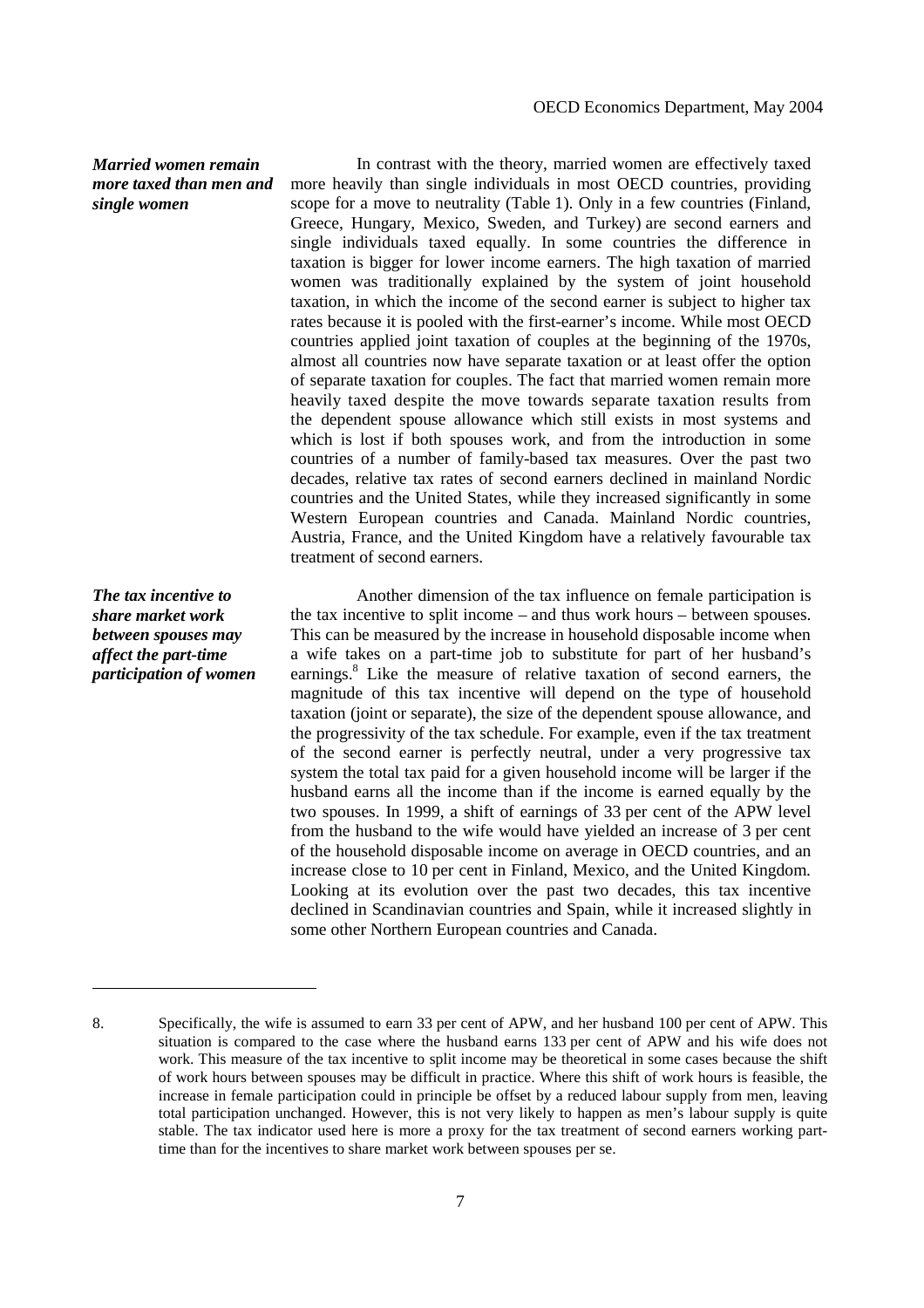### *This incentive matters in practice*

<u>.</u>

 The evidence from OECD countries suggests that countries with a high tax wedge between second earners and single individuals tend to have lower female participation rates, after controlling for other factors. The tax incentive to share market income (and hence market work) between spouses also appears to have a large impact on the female supply of parttime labour in OECD countries. For example, based on the sensitivities estimated in Jaumotte (2003), if France were to have the same tax incentive to share market income between spouses as the United Kingdom, its female participation rate would increase by about 6 percentage points.

### *Support to maintenance and care of children*

 Governments have various ways in which they can provide support to families with young children: paid parental leaves, childcare subsidies, and child benefits.

*Paid parental leaves boost female participation if they are not too long*  First, paid parental leaves (including maternity, parental, and childcare leaves) help mothers of young children reconcile work and family life, and may strengthen their labour market attachment through a job guarantee. In line with existing studies,<sup>9</sup> recent OECD research finds evidence of such a positive effect on female participation. However, beyond a certain length (estimated at the equivalent of 20 weeks of full pay in this study), a further increase in paid parental leave appears to have a negative effect on female participation. This reversal suggests that extended parental leave may weaken labour market skills and damage future career paths and earnings, making it difficult or less interesting for mothers to return to the labour market. *Childcare subsidies also*  Second, childcare subsidies reduce the relative price of childcare,

*stimulate female participation*  thereby increasing the return of market work relative to home production (in addition to increasing effective income). They may be seen as a way to reduce tax-induced distortions to the participation of mothers (see above), or as an offset to the otherwise negative participation effects when a highly compressed wage structure raises the relative wages of carers and thus the cost of childcare.<sup>10</sup> Finally, childcare subsidies may also help low-income mothers break away from welfare dependence.<sup>11</sup> There is evidence in

<sup>9.</sup> For example, Ruhm (1998) found that paid parental leaves increased employment rates in nine OECD countries. A portion of the positive relationship between paid leave duration and the employmentpopulation ratio reflects the fact that mothers on parental leave are counted as employed (but absent from work), rather than not employed.

<sup>10.</sup> This argument refers to an excessive compression of the wage structure (i.e., beyond the distribution of marginal productivities), such as those potentially produced by centralised wage-setting and minimum wage laws. The wages of carers (who tend to be concentrated at the bottom of the wage distribution) rise relative to those of mothers, reducing the access of mothers to childcare. There are other policy instruments to tackle the distortion, including a more general one which some countries have tried, namely reduced employer's social security contributions for low-skilled workers.

<sup>11.</sup> Other justifications that have been suggested for childcare subsidies, but which are beyond the scope of this study, include child development and social integration, as well as gender equity.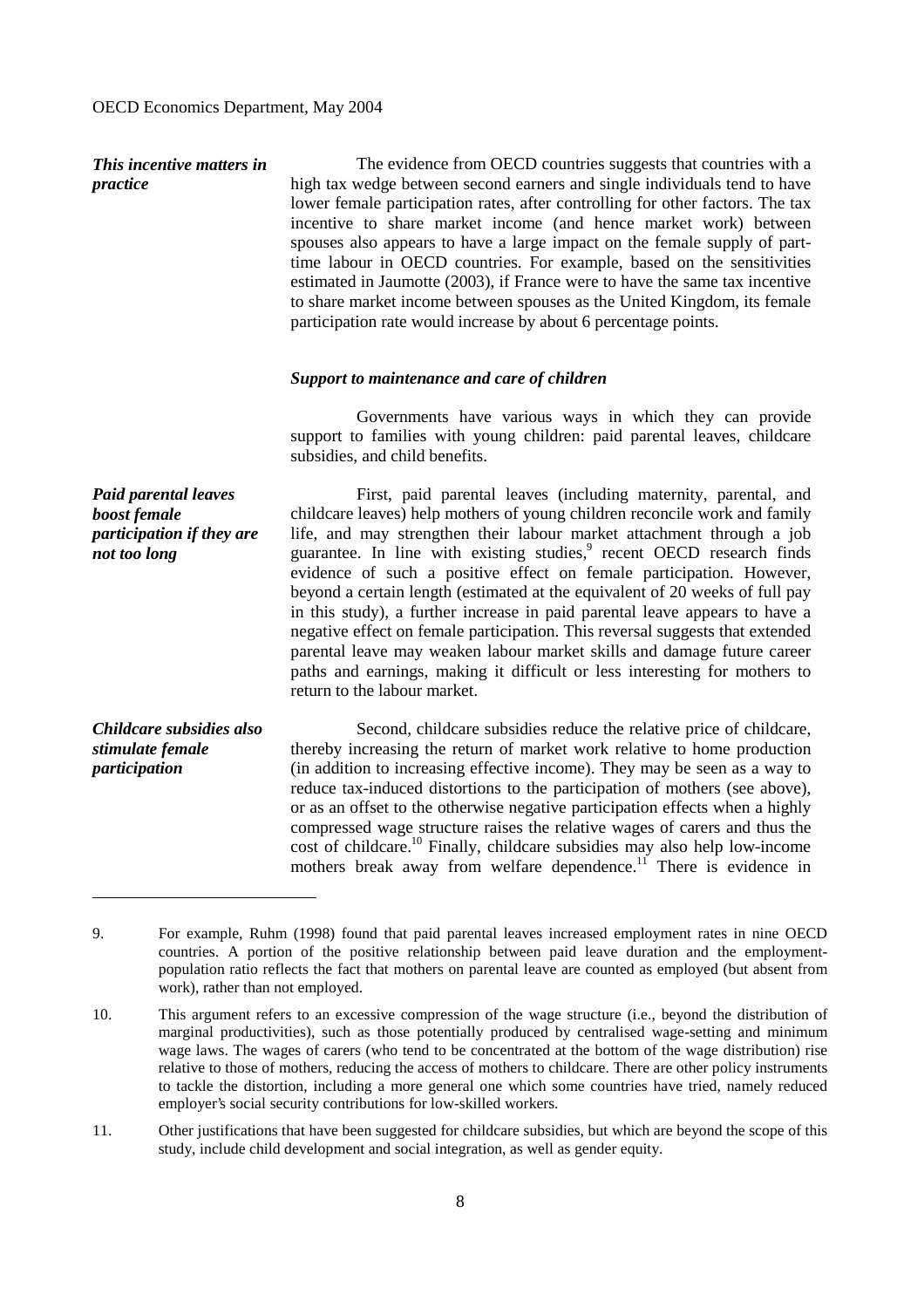OECD countries that more generous childcare subsidies are accompanied by higher female participation, even after all other policy influences have been taken into account.<sup>12</sup> This is mostly true for formal day care subsidies (i.e. for infants), while there is no clear relationship between female participation and public spending on pre-primary school. The latter could reflect that inactive mothers also send their children to pre-primary school for educational purposes.

*Childcare support primarily boosts full-time*  The OECD evidence suggests that more generous childcare subsidies and paid parental leaves translate into higher full-time participation of women, and not higher part-time participation. However, other evidence for Canada and the United States suggests some effect of childcare subsidies on part-time participation, though smaller than on fulltime participation. $13$ 

*Childcare subsidies are preferable to child benefits for female participation*  Finally, child benefits (including tax allowances) are essentially transfers for the maintenance of children. By increasing the income of families with children, they are intended to promote equity across different family types and to reduce child poverty. However, the increase in income may lower the incentives to work and, hence, female participation.<sup>14</sup> In contrast with childcare subsidies, the increase in income is not accompanied by an increase in the return to market work. Recent OECD research finds a depressing effect of child benefits on part-time female participation. It is indeed for women working part-time that the income effect from child benefits is likely to be large enough to induce a reduction in participation. Thus, from the point of view of stimulating female participation, childcare subsidies appear preferable to child benefits.

*There are large crosscountry differences in the level of support to families*  Although the three types of family support could to some extent be seen as substitutes, countries which provide more of one type actually tend to provide more of the other types, and the level of support varies significantly across countries (Figure 3). Countries in which it is relatively high include, by decreasing order, the mainland Nordic countries, France, Austria, Germany and to a lesser extent Belgium. It tends to be below the OECD average in the English-speaking countries, Japan, Mexico, Portugal, Spain, and Turkey. Childcare subsidies (usually targeted at formal day care and pre-primary school) averaged 0.7 per cent of GDP in 1999, but reached levels between 1.5 and 2.7 per cent of GDP in the Scandinavian countries.<sup>15</sup> The average length of paid parental leave was 26 weeks, with the longest paid leaves found in Finland and France. There was no paid leave

-

*participation* 

14. On the other hand, if liquidity constraints prevented the mother from working because she was unable to pay for childcare, the increase in income could lead to an increase in labour supply.

15. In addition to childcare subsidies, governments also grant tax allowances for private childcare expenses. These expenditures are not included due to a lack of data for most countries. However, even in the United States and Canada, where they are a more important component of childcare support, they only account for about 10 per cent of public spending on childcare (including pre-primary school).

<sup>12.</sup> This confirms most of the abundant single-country evidence. See Jaumotte (2003) for futher references.

<sup>13.</sup> Powell (1998).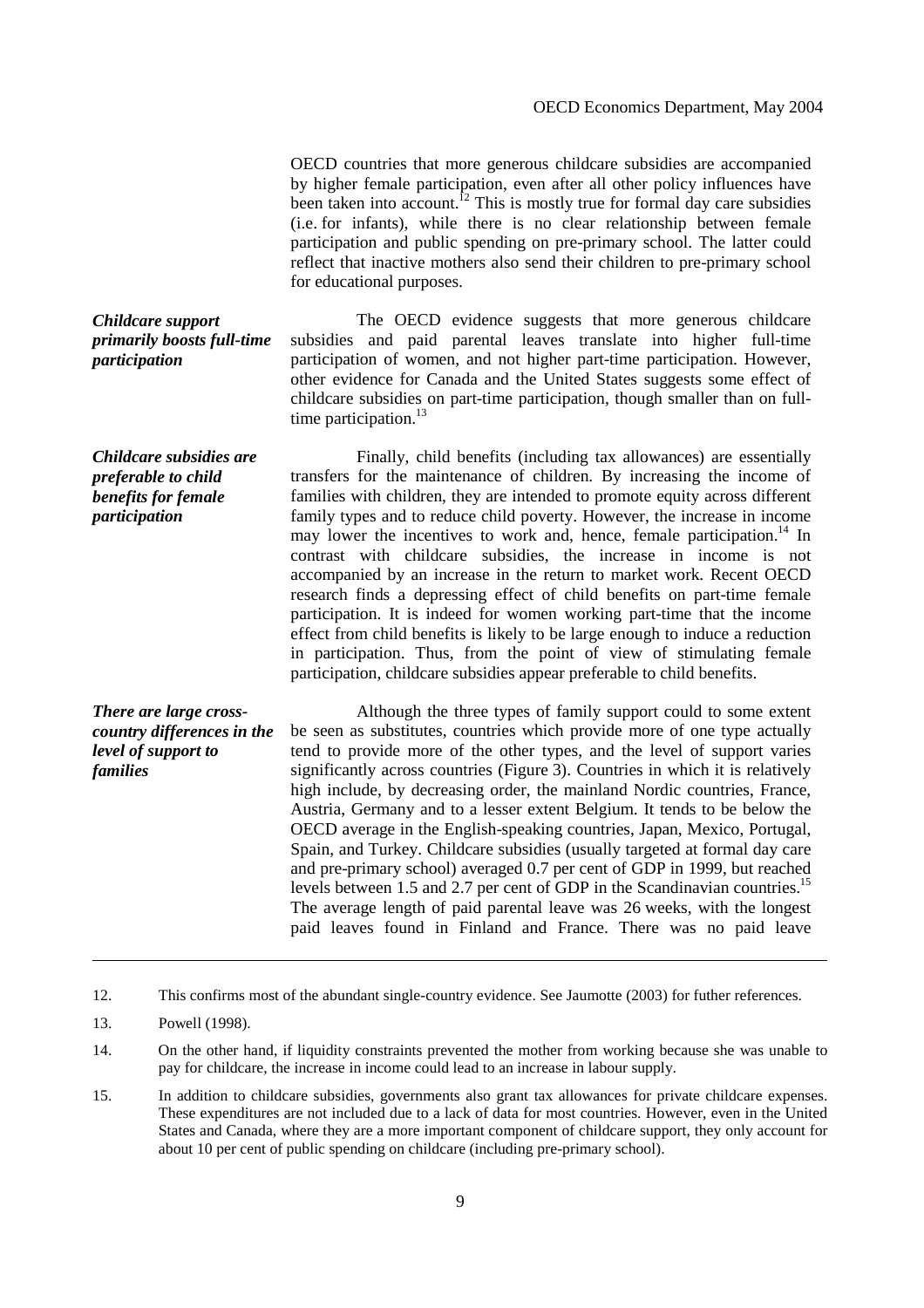entitlement in Australia, New Zealand, and the United States in 1999 (New Zealand recently introduced paid leave). Finally, child benefits increased on average the disposable income of two-child families by 7.5 per cent, with the highest increases recorded in Austria and Belgium.

# Figure 3. The generosity of family support varies across countries<sup>1,2</sup>



OECD indicators of generosity of provision, 1999<sup>3</sup>

1. Childcare subsidies per child (in 1995 PPP-US\$) are calculated as total government spending on formal day care and preprimary school in 1999, divided by the number of children of age lower than the age of entry to primary school. Non-refundable tax allowances and credits for private formal daycare expenses are not included. However they constitute a relatively small part of total spending. Paid leave refers to the maximum number of paid leave weeks a woman is entitled to by the national legislation on account of maternity, parental and childcare leaves for the birth of a first child. The number of leave weeks is the sum of leave weeks, each multiplied by the corresponding statutory income replacement rate. Means-tests are not taken into account.

Child benefits denotes the percentage increase in household disposable income between a family with two children and a childless couple, where the husband has gross earnings of 100 per cent of APW, and the wife 33 per cent of APW.

2. For countries for which data was not available for 1999, the closest available year was used. See Jaumotte (2003) for country notes.

3. Each indicator is calculated as the deviation from its OECD mean and is expressed in multiple of its OECD standard deviation.

Sources: For government spending on childcare (i.e., formal day care and pre-primary school): OECD Education database; OECD social expenditures database; Eurostat; various sources. For parental leave: Gauthier and Bortnik (2001) and "Social Security Programs Throughout the World" from the United States Social Security Administration. For child benefits: OECD database "Taxing Wages". See Jaumotte (2003) for details.

# *The differences in levels of support increased*

 In all countries for which data are available, childcare subsidies per child increased in real terms between 1985 and 1999. However, the Scandinavian countries, which started with a higher level of spending, recorded much larger increases than the other countries, thereby widening the cross-country dispersion in the level of support. Provisions for paid parental leaves also became more generous in almost all countries between 1981 and 1999, leading to a doubling of the average length of paid parental leave. However, again, the largest increases were recorded in a number of countries which had among the longest paid leaves at the beginning of the 1980s, most strikingly France, Germany and the mainland Nordic countries.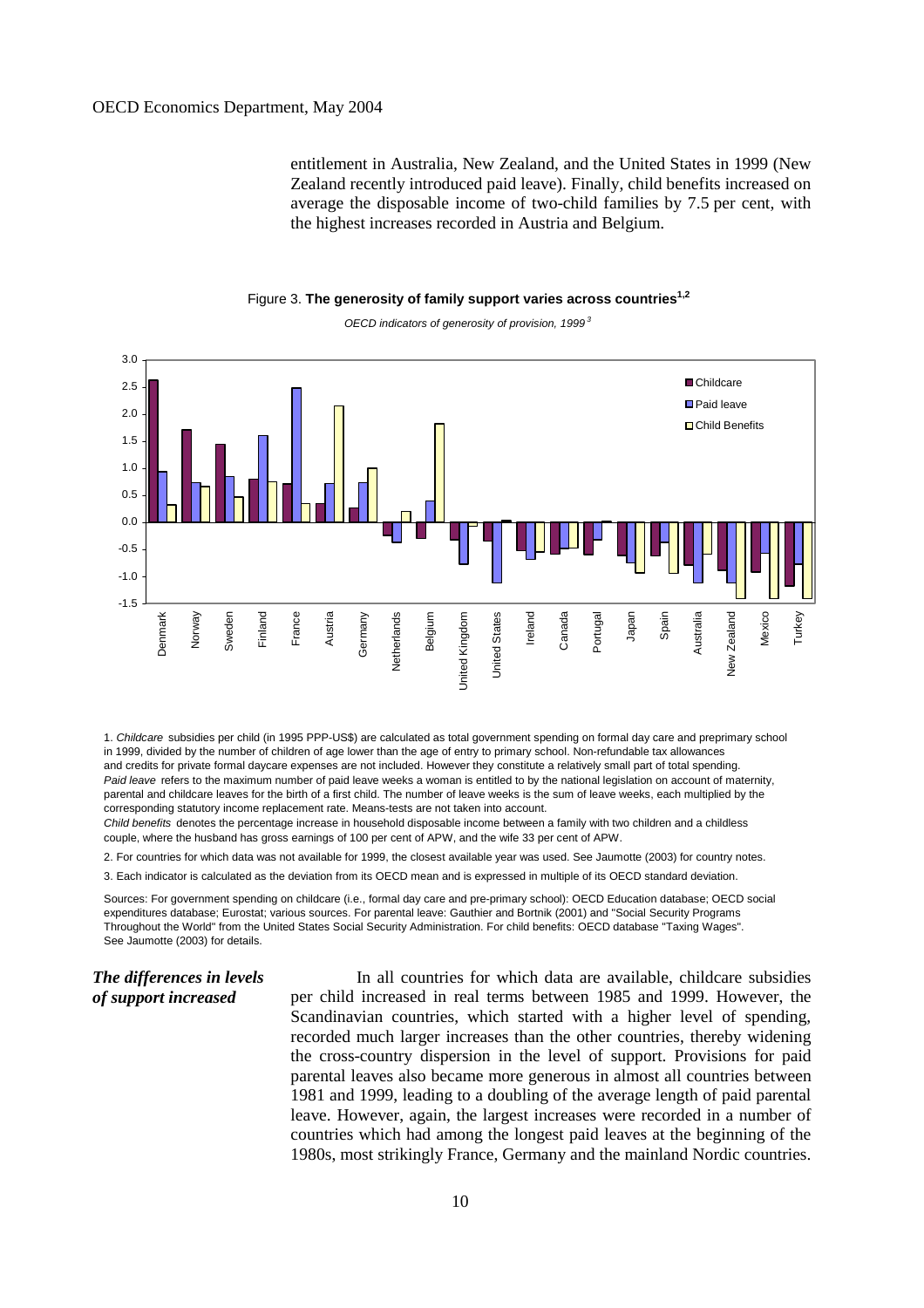Finally, despite a slight increase in their average level, child benefits underwent a mixed evolution, increasing in a number of countries, but decreasing in others.

#### *Other policies*

*Other policies are also important for female participation* 

 The analysis has focused on policy instruments which affect directly the participation of married women and mothers. However, several other policies have an impact on female participation, albeit sometimes indirectly:

- Excessive regulations of the service market tend to hinder the development of the service sector, which is the predominant employer of women.<sup>16</sup> They also tend to restrict the supply and drive up the prices of services such as childcare and household services. This problem is straightforward (but possibly not easy) to deal with through policy reform – which is likely to have positive effects beyond those on female participation.<sup>1</sup>
- In some countries, less restrictive immigration policies have permitted an increase in the supply of labour employed in household services, including childcare and care for elderly family members.
- High welfare and other income support payments relative to wages tend to discourage employment and activity. In some countries, single mothers are particularly affected due to the fact that a large fraction of them are low-skilled and have low potential earnings. Evidence has been found that make-workpay schemes (such as the Earned Income Tax Credit in the United States) significantly increase the activity rate of lowincome people in general, and of single mothers in particular, even after controlling for other changes in tax and social policies.18
- Gender-specific anti-discrimination laws have been introduced in most countries and have been relatively effective in lowering the gender pay gap. In general, the higher wages have stimulated female participation but the evidence on employment effects is mixed.

<u>.</u>

<sup>16.</sup> Pissarides *et al*. (2003).

<sup>17.</sup> This recommendation does not have as its focus regulations which ensure a minimum quality of childcare, which are clearly necessary. Rather, it is concerned with excessive regulations and administrative burden which tend to discourage the supply of valuable childcare services.

<sup>18.</sup> Note that the predicted effects of the EITC are not all pro-work. The literature provides consistent evidence that the EITC positively affects labour force participation. However, it also finds smaller, negative effects on hours of work for people already in the labour market and for secondary earners.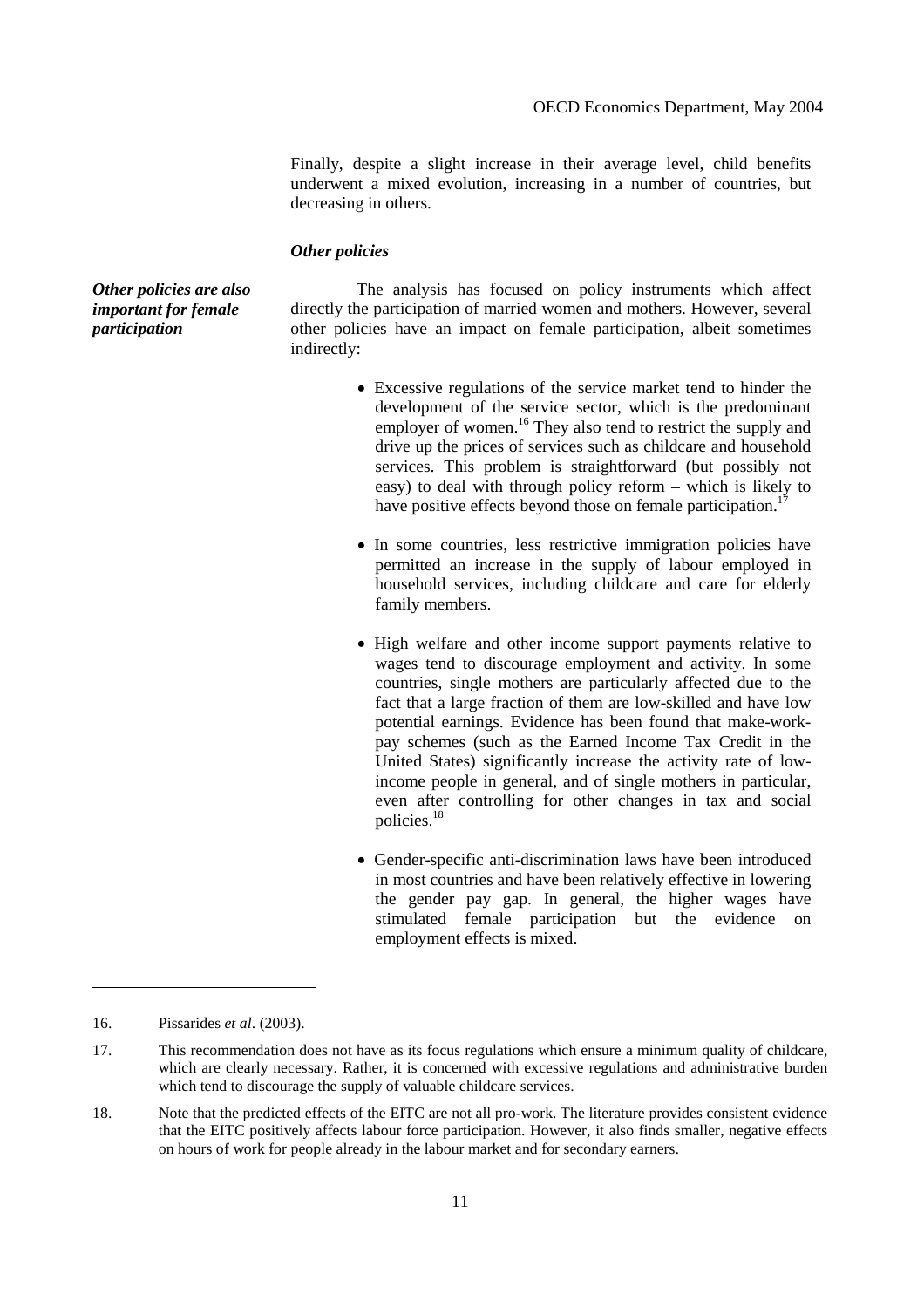# *Characterisation of the environment for female participation*

| <b>Across countries, three</b><br>models can be<br>distinguished | On the basis of the level of support to families, the share of part-<br>time in female employment, and to a lesser extent the relative taxation of<br>second earners, countries tend to fall in three groups: <sup>19</sup>                                                                                                                                                                                                                                                                                                                                                                                                                                     |  |  |  |
|------------------------------------------------------------------|-----------------------------------------------------------------------------------------------------------------------------------------------------------------------------------------------------------------------------------------------------------------------------------------------------------------------------------------------------------------------------------------------------------------------------------------------------------------------------------------------------------------------------------------------------------------------------------------------------------------------------------------------------------------|--|--|--|
|                                                                  | • High childcare subsidies, low part-time, and favourable<br>taxation: countries which share these features include most<br>mainland Nordic countries, France, and (to a lesser extent)<br>Austria. Participation rates of prime-age women are very high,<br>close to or higher than 80 per cent.                                                                                                                                                                                                                                                                                                                                                               |  |  |  |
|                                                                  | • Low childcare subsidies, high part-time: countries in this group<br>include most other Northern European countries and Pacific<br>countries. The tax treatment of second earners does not show a<br>clear pattern across these countries and is in general close to<br>average. Female participation rates range from close to 80 per<br>cent in Switzerland to about 65 per cent in Ireland and Japan.                                                                                                                                                                                                                                                       |  |  |  |
|                                                                  | • Low childcare subsidies, low part-time: this category groups<br>countries with very different income levels. These are Canada<br>and the United States, on the one hand, and the Czech<br>Republic, Korea, Mexico, Portugal, Spain, and Turkey, on the<br>other hand. Female participation rates fluctuate tremendously<br>across these countries, ranging from very high levels in<br>Canada, the Czech Republic, Portugal, and the United States<br>(close to 80 per cent) to significantly lower levels in the<br>remaining countries (60 per cent and below), despite a<br>favourable tax treatment of second earners in some of the latter<br>countries. |  |  |  |

### **The potential for reforms to increase female labour force participation**

 This section presents some simulations to illustrate that the policies examined in this paper can have a significant impact on female participation. The simulations, presented in detail in Burniaux *et al.* (2003), are based on empirical estimates of the models of female participation behaviour summarised in Box 1. The simulated policy measures are by necessity stylised and in some countries they may imply radical departures from current policies. They may thus not be feasible policy options in some countries. With this caveat in mind, an illustrative scenario was simulated which assumes for all countries a neutral tax treatment of second earners, high tax incentives to share market work between spouses (highest value observed), and an increase in public childcare spending per child to the

*Policies can have a significant impact on female participation* 

<u>.</u>

<sup>19.</sup> A country is defined as having a high value for an indicator if it is higher than the average value for all countries. Iceland, with relatively high child support, a relatively high share of part-time in female employment, and an unfavourable tax treatment of second earners, does not fit in any of the groups.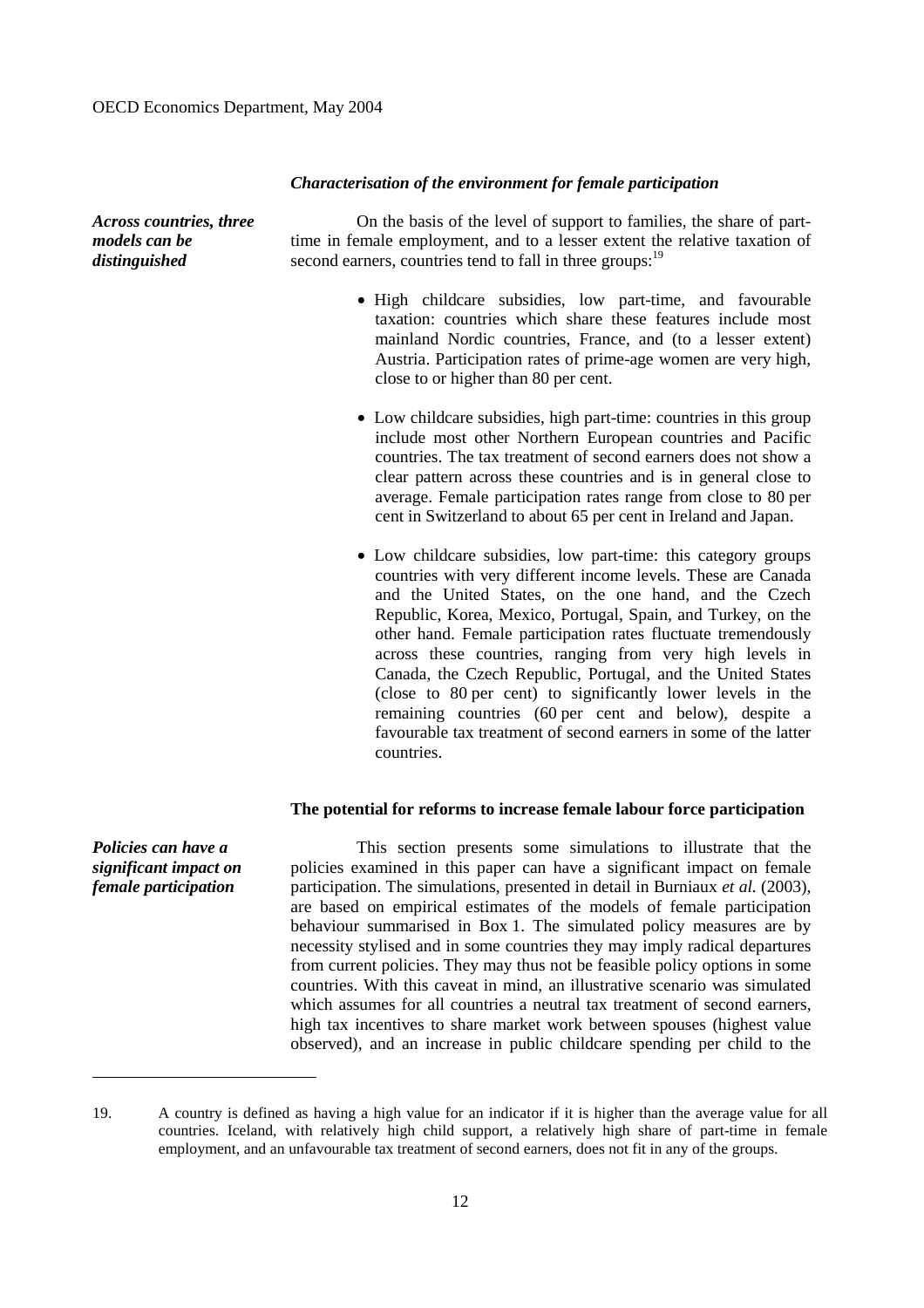highest level in the OECD. Under such a scenario, the prime-age female participation rate would increase on average by 10 percentage points across OECD countries (Figure 4).

*However the scope for reforms differs across countries*  The scope for reforms however differs across countries, depending on their current policies. Countries which stand to gain the most from a neutral tax treatment of second earners include the Czech Republic, Ireland, Italy, and Spain. On the other hand, the increase in childcare spending yields particularly large participation gains in Australia, Canada, the Czech Republic, Korea, New Zealand, and Southern European countries. Finally, the largest predicted gains from tax incentives to share market work between spouses are found in Germany, Ireland, Japan, and Switzerland.

*Policy reforms can be costly for public finances*  Increases in childcare subsidies and cuts in tax rates will most likely impose a net budgetary cost, even though they may be partially selffinancing.<sup>20</sup> In turn, this may require an increase in tax rates creating other distortions in the economy, or a cut in other budgetary expenditures. Such effects have not been taken into account in the simulations. Beyond the budgetary cost, childcare subsidies may encourage excessive consumption of childcare (both in quantity and quality). For example, it has been argued that childcare subsidies in Sweden are too large, in the sense that a reduction in the subsidies accompanied by a budget-balancing reduction in marginal income taxes would increase efficiency, not least by reducing the excessive production of household services.<sup>21</sup>

*But such costs could be kept down*  In order to keep the costs of reforms down, and at the same time increase the efficiency of reforms, the receipt of childcare subsidies can be conditioned on the employment of the mother, or at least on active job search by the mother. Furthermore, tax cuts and childcare subsidies can be targeted to low-income mothers whose labour supply is more responsive to the net wage.22 However, greater targeting implies higher marginal effective tax rates as income rises, and a careful design of the tax cuts and childcare subsidies is needed to limit the negative impact on the supply of hours. Finally, the effectiveness of childcare subsidies and tax cuts in raising female participation hinges on the responsiveness of the childcare supply. *A priori*, the supply of childcare should be very responsive because of the low capital requirement for home-based childcare arrangements, and evidence of high responsiveness has been found for the United States.<sup>23</sup> As

-

<sup>20.</sup> They are partially self-financing because the resulting increase in female labour supply leads to higher government revenues. See Burniaux *et al.* (2003).

<sup>21.</sup> See Rosen (1996). Of course, a full evaluation of the costs and benefits of childcare subsidies would have to take into account positive externalities on child development and socialisation, as well as considerations of equity (including gender equity).

<sup>22.</sup> It has been argued that the case for conditioning and targeting childcare subsidies has to be weighted against the potential benefits of childcare for the children's future development and their integration into society.

<sup>23.</sup> Blau (2001).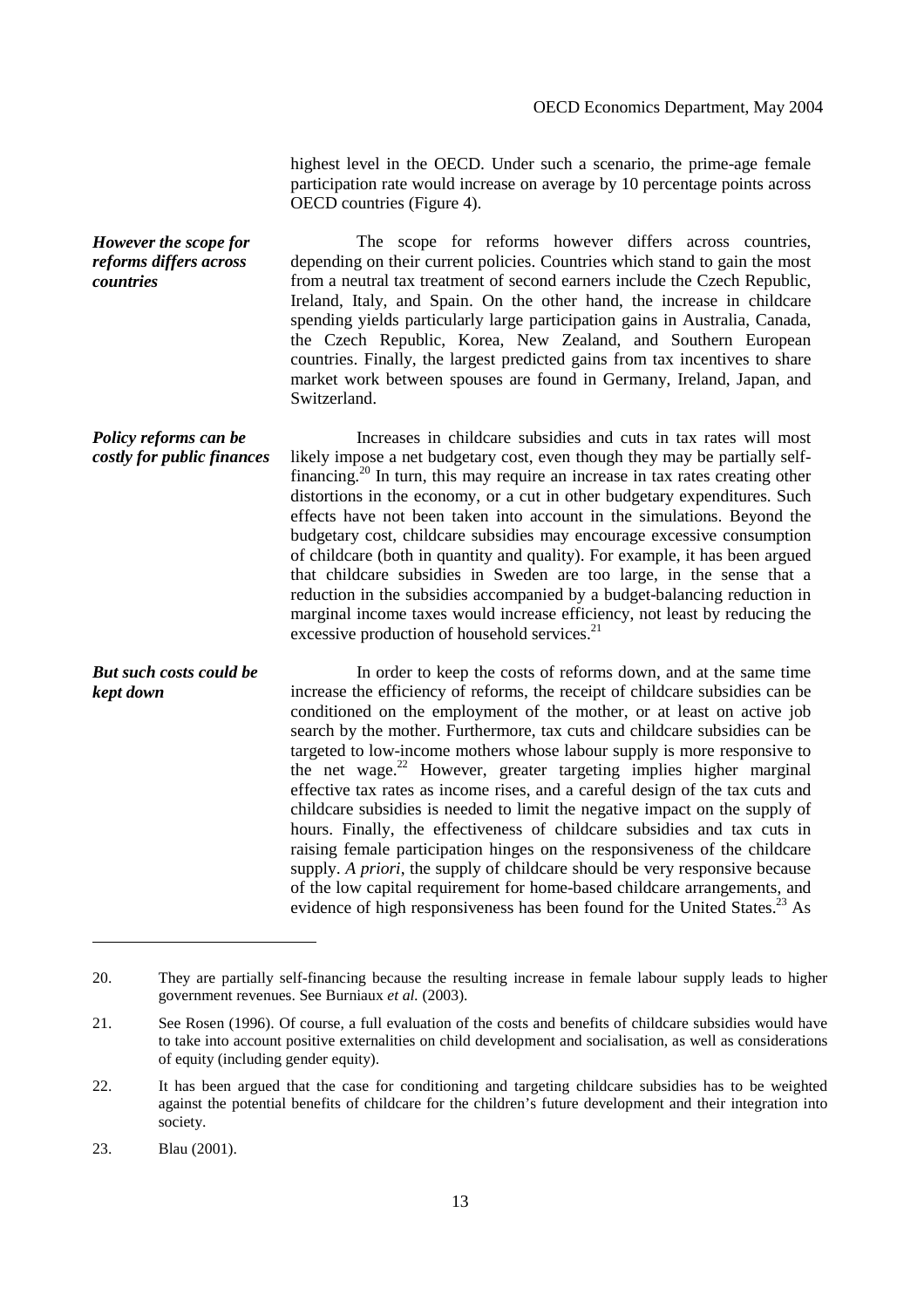### OECD Economics Department, May 2004

discussed earlier, policies which may enhance this responsiveness include less restrictive product market regulation and immigration policies.

*Policy reforms may also have some unwanted equity effects*  In some instances, the policies which promote female participation may imply a cost in terms of reduced equity. For example, separate household taxation and, more generally, greater neutrality of the tax treatment of second earners, imply less equity between families of different types. Indeed, under separate taxation, the tax paid by families with a same gross household income varies with the split of this income between the two spouses. Likewise, although childcare subsidies are preferable to child benefits from the angle of raising female participation, child benefits may be justified on grounds of equity across different family types and reducing child poverty. A careful balancing of policies is thus needed.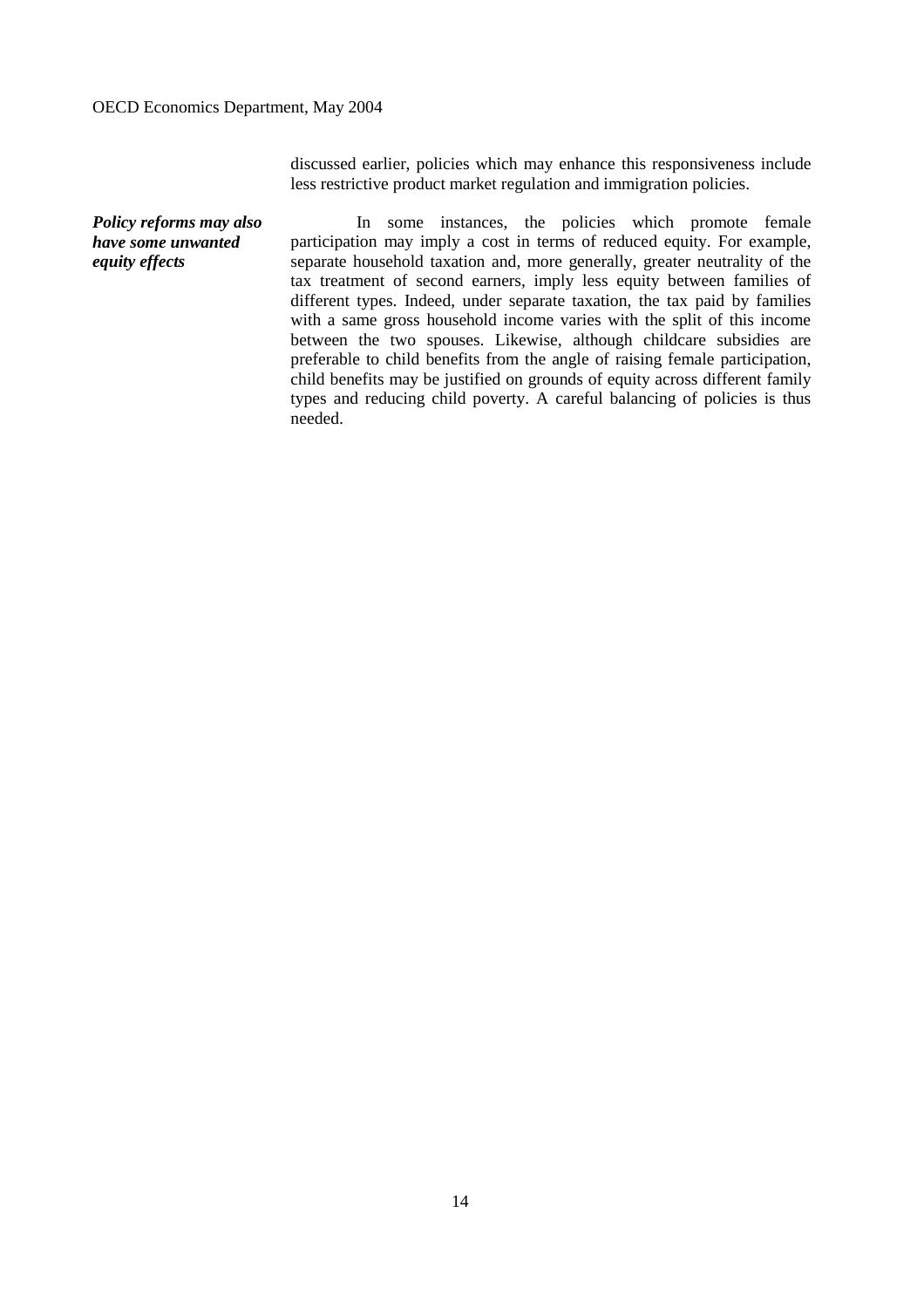

Figure 4. **Policy reforms could increase female participation<sup>1</sup>** Increase in the participation rate of prime-age women (percentage points)

1. The baseline participation rates are the projected female participation rates for 2025 based on cohort effects and are taken from Burniaux et al. (2003); OECD refers to the unweighted OECD average.

2. Panel A assumes an equal tax treatment of second earners and single individuals (at 67 percent of in APW), as is already the case in Finland, Sweden,<br>Hungary, Mexico, and Turkey.<br>
B. Panel B assumes that public childcar simulated. It is thus not calculated for Greece, Hungary, Italy, Luxembourg, Poland, and the Slovak Republic.

Source: OECD estimates.